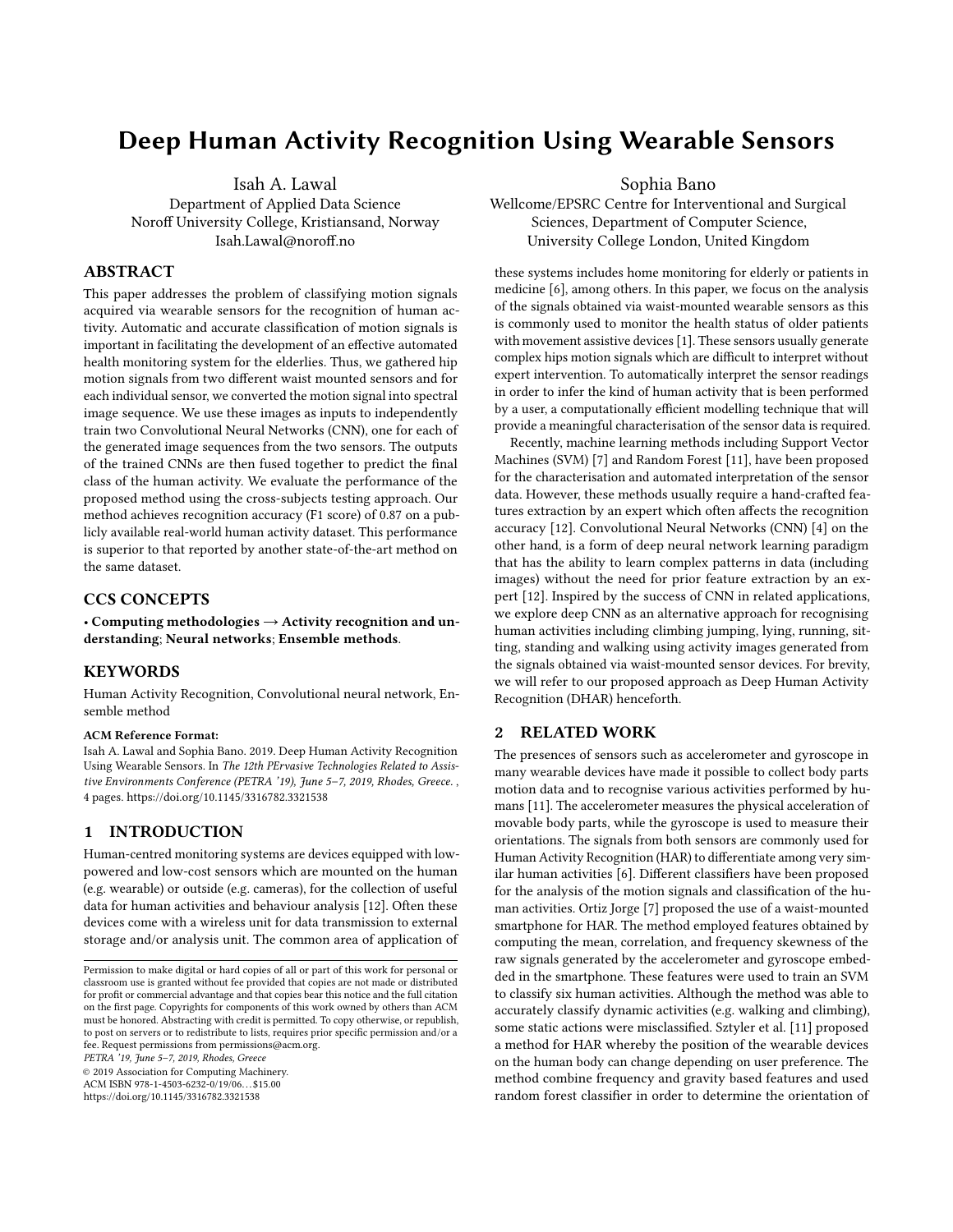<span id="page-1-1"></span>PETRA '19, June 5–7, 2019, Rhodes, Greece IA. Lawal and S. Bano



Figure 1: Samples of the activity images generated from triaxial accelerometer (top) and gyroscope (bottom) signals.

the device and to identify the human activity. Nair et al. [\[5\]](#page-3-7) on the other hand, employed a temporal CNN to directly classify human activities on smartphone. The advantage of this method is that it takes as input the raw sensor data without the need for the costly pre-processing phase, which in effect, reduced the learning time and improved the classification performance. Similarly to the Nair et al. [\[5\]](#page-3-7) method, our proposed method (DHAR) employs CNN as a classifier for the activity classification but in contrast, we used activity image sequences that are generated from the accelerometer and gyroscope signals as inputs. We trained two independent CNN, one for each of the image sequence from the two sensors and combined their outputs to finally classify the human activities.

# 3 METHODOLOGY

### 3.1 Frequency Image Generation

For the DHAR modelling, we used the multi-sensor human activity dataset described in section [4.1.](#page-1-0) We used only the data from the waist mounted sensors as this is the most widely used position in HAR [\[7\]](#page-3-4) and besides, our current aim is to show the effectiveness of deep CNN learning for HAR. Frequency-based features are shown to be more effective compared to time-based features [\[8\]](#page-3-8). Hence, we apply 512-points Fast Fourier Transform (FFT) to each signal of the tri-axial accelerometer and gyroscope readings using a windows size of 1 second with an overlap of 0.5 seconds. Window size of 1 second have been shown to be most effective in HAR as it can cover one cycle of most of the repetitive dynamic activities (running, climbing, jumping and walking) [\[7\]](#page-3-4). We then convert the results of the FFT to 28 x 28 images, one for each axis of the tri-axial accelerometer and gyroscope signals, respectively. Figure [1](#page-1-1) shows samples of the images for climbing down activity. We used these image sequences as inputs to train the proposed DHAR model.

# 3.2 DHAR Modelling

Our proposed DHAR architecture is inspired by VGG-like network [\[9\]](#page-3-9) except that for DHAR relatively fewer convolutional layers are enough for distinguishing different activities. We independently train two-set of five-layered CNN, using the activity images generated previously from the accelerometer and gyroscope signals. We use this approach because of the expectation that the resulting diversity in the decision-making process of the two CNN would

<span id="page-1-2"></span>

Conv + ReLu Fully Connect + ReLu Fully Connect + Softmax

Figure 2: Block diagram of the proposed DHAR. Sensor #1: Accelerometer and Sensor #2: Gyroscope

boost the generalisation performance of the DHAR and improve the reliability of the activity classification. Each CNN model consists of two convolutional layers, composed of 32, 3 x 3 and 64, 3 x 3 filters and Rectified Linear Unit (ReLU) activation function, followed by a max-pooling layer composed of a 2 x 2 filter and two fully-connected layers of 128 and 8 neurons (as shown in Figure [2\)](#page-1-2). Inputs to the network are the two sets of activity images fed independently to the two CNNs and output are the 8 classes of the human activities in the training data. While the convolutional and max-pooling layers are used to learn the local spatial structure in the training images, the fully-connected layers, on the other hand, help to integrate global information from across the images and to accurately classify the human activity. The continuous outputs of the two CNN models are combined (fuse) together using soft voting technique and the class with the highest vote is chosen as the final output of the DHAR. In order to reduce the risk of overfitting, we used dropout during the training process [\[10\]](#page-3-10). The dropout helps to deactivate some of the neurons in the CNN at random during training, thereby improving the generalisation ability of the CNN. We used ADAM optimiser to train the CNN, because of its good performance in deep neural network learning [\[2\]](#page-3-11).

### 4 EXPERIMENTS AND DISCUSSION

### <span id="page-1-0"></span>4.1 Dataset

We use the publicly available RealWorld Human Activity Recognition (RWHAR) dataset  $[11]$ <sup>[1](#page-1-3)</sup> for the experimentation. The dataset is developed from motion signals acquired from six sensors (accelerometer, gyroscope, GPS, light, magnetometer, and audio) at seven body positions (chest, forearm, head, shin, thigh, upper arm, and waist) by attaching seven devices (smartphones and smartwatches) at the said locations. These devices were synchronised using the network provider time service and sensors like accelerometer and gyroscope were sampled at 50Hz. Fifteen individuals were involved in the data gathering study and each individual performed eight activities (climbing stairs down and up, jumping, lying, standing, sitting, running/jogging, and walking). Each activity was performed approximately for 10 minutes except for jumping that was performed for approximately 1.7 minutes. Out of the 15 subjects

<span id="page-1-3"></span><sup>1</sup>RealWorld HAR dataset [online][. http://sensor.informatik.uni-mannheim.de/#dataset\\_](http://sensor.informatik.uni-mannheim.de/#dataset_realworld) [realworld](http://sensor.informatik.uni-mannheim.de/#dataset_realworld) [Last accessed 08.03.2019]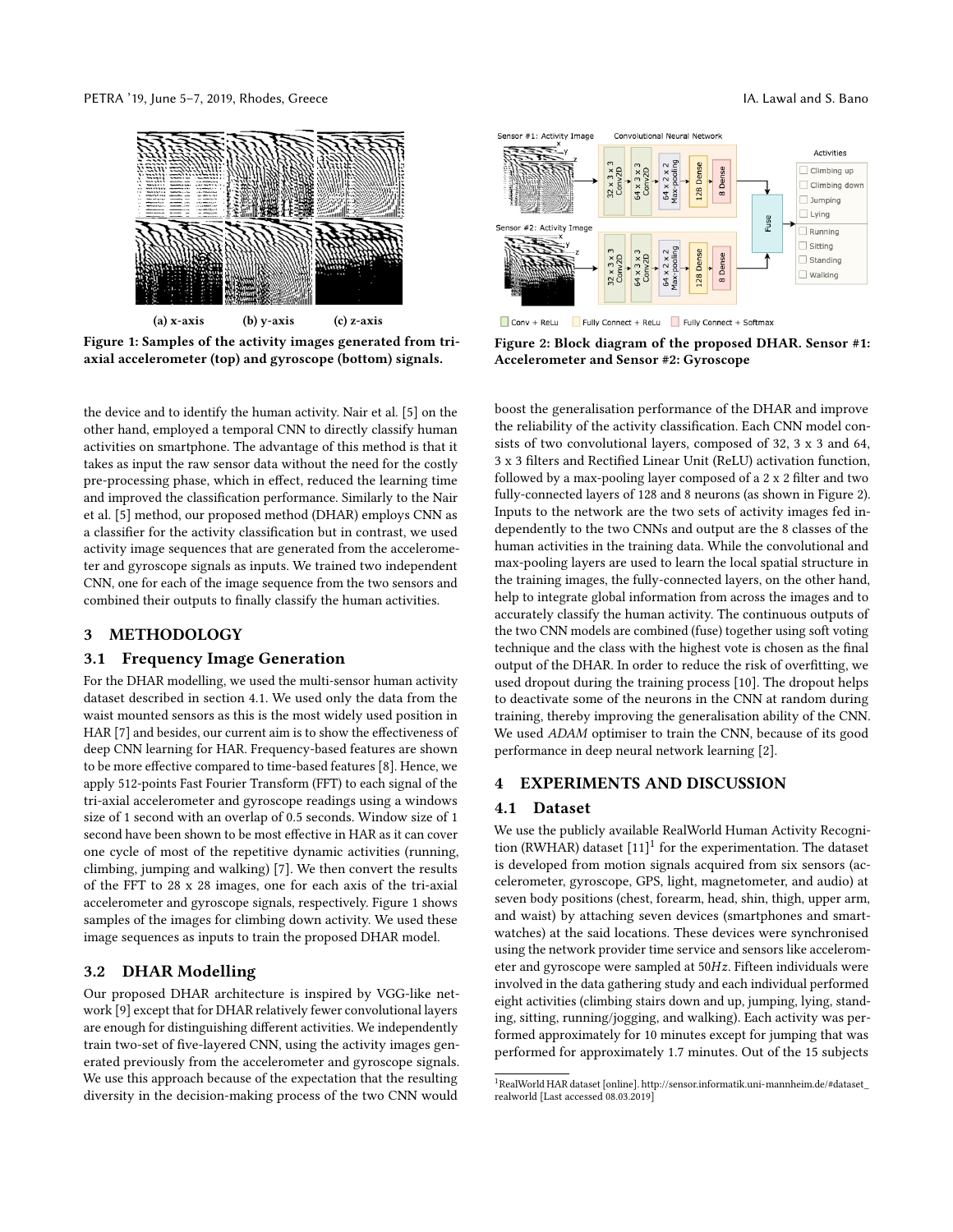<span id="page-2-1"></span>

Figure 3: Confusion matrix of the recognised dynamic activities, showing cases where the DHAR misclassified some of the activities.

involved, 8 were male and 7 were female. Further details about this dataset can be found in [\[11\]](#page-3-5).

### 4.2 Experimental Setup

To facilitate the efficient development and training of the DHAR model, we used an open source machine learning library produced by Google known as TensorFlow. We evaluate the proposed DHAR using the dataset described in section [4.1.](#page-1-0) We used the activity data consisting of 201328 image sequences from 12 individuals (person #1 to #12) for training and reserved the remaining data consisting of 47872 activity images from the other 3 different individuals (i.e. person #13 to #15) for testing, in order to evaluate the robustness of the proposed DHAR on cross-subjects test cases. During the experiments, we used cross-validation to select the optimal learning rate and batch size for the CNN and sets the dropout to 0.5. We assessed the performance of the DHAR on the test data using the following metrics: precision, recall and F1 score [\[3\]](#page-3-12). While the precision score measures the exactness of the DHAR results, the recall, on the other hand, gives an indication of the completeness of the DHAR outputs. The F1 score estimates the accuracy of the DHAR by computing the harmonic mean of the precision and recall scores [\[3\]](#page-3-12).

#### 4.3 Discussion

The experimental results for 5 dynamic activities (i.e. climbing down, climbing up, jumping, running and walking) are presented in Table [1.](#page-2-0) The table shows that the DHAR achieves an impressive F1 score of 0.93 and 0.98 for jumping and running activities, respectively, and a low score of 0.76 for the walking activity. Overall, the DHAR achieves F1 score of 0.87 on average for the cross-subjects test cases. This score is superior to the 0.78 reported by Sztyler

<span id="page-2-0"></span>Table 1: Performance of the proposed DHAR on the crosssubjects test data for the five dynamic activities.

| Activity      | <b>Precision Score</b> | Recall Score | F1 Score |
|---------------|------------------------|--------------|----------|
| Climbing down | 0.83                   | 0.90         | 0.86     |
| Climbing up   | 0.69                   | 0.95         | 0.80     |
| Jumping       | 0.96                   | 0.90         | 0.93     |
| Running       | 0.96                   | 0.99         | 0.98     |
| Walking       | 0.94                   | 0.63         | 0.76     |
| Average       | 0.88                   | 0.87         | 0.87     |

et al. [\[11\]](#page-3-5) which employs information from several on-body sensors to recognise the same dynamic activities using the same dataset. Figure [3](#page-2-1) shows the confusion matrix of the results, highlighting those dynamic activities that are misclassified by the DHAR. We observed that in some cases, walking is confused with climbing activity. We investigate the cause of this confusion by viewing the videos of the activities performed by the 3 persons (person #13-#15) in the test set. We discover that the DHAR erroneously confused walking with climbing activities, because some people in the test cases perform both activities in a very similar way, thus generating the same patterns of motion signals which are difficult to differentiate. Specifically, we observed in the activity video that person #15 performed the walking and climbing tasks in a very controlled and robot-like manner, differently from the realistic way person #13 and #14 performed the same activities in the video. Figure [4](#page-3-13) shows the confusion matrix of the results obtained with the data from person #15 only. The figure shows how the walking and climbing activities are significantly overlapped, thus affecting the overall results shown in Table [1.](#page-2-0) In the future, this problem can be addressed by using another Inertial Measurement Unit (IMU) on a different body location in order to gather complementary motion signal with additional discriminatory information that can be used to differentiate between similar and closely related human activities.

We also investigate and compare the performance of the DHAR trained separately with only the data from an accelerometer, gyroscope and the combination of both, respectively. Figure [5](#page-3-14) shows the mean F1 scores for the DHAR on the three cases investigated. As expected, the DHAR trained with the combined data from the two different sensors (as shown in Figure [2\)](#page-1-2) achieves the highest F1 score of 0.870 ±0.090, followed by the DHAR trained with data from the accelerometer only, which obtained a score of 0.850 ±0.092. The lowest F1 score of 0.721 ±0.150 was achieved by the DHAR trained with only the data from the gyroscope. These results show that though gyroscope can provide information about the orientation of a movable body part and accelerometer can measure the body translation, the combination of data from both sensors is required to accurately recognise dynamic activities.

Table [2](#page-3-15) shows the experimental results for all the 8 activities including the static and dynamic activities combined. The DHAR achieved the overall F1 score of 0.78 on the cross-subjects test cases. The table also shows that lying and running activities have the highest F1 scores of 0.99 and 0.93, respectively, while sitting and standing have the lowest scores of 0.47 and 0.55, respectively. The low F1 scores for sitting and standing activities could be attributed partly to the window size used during the FFT transformation of the